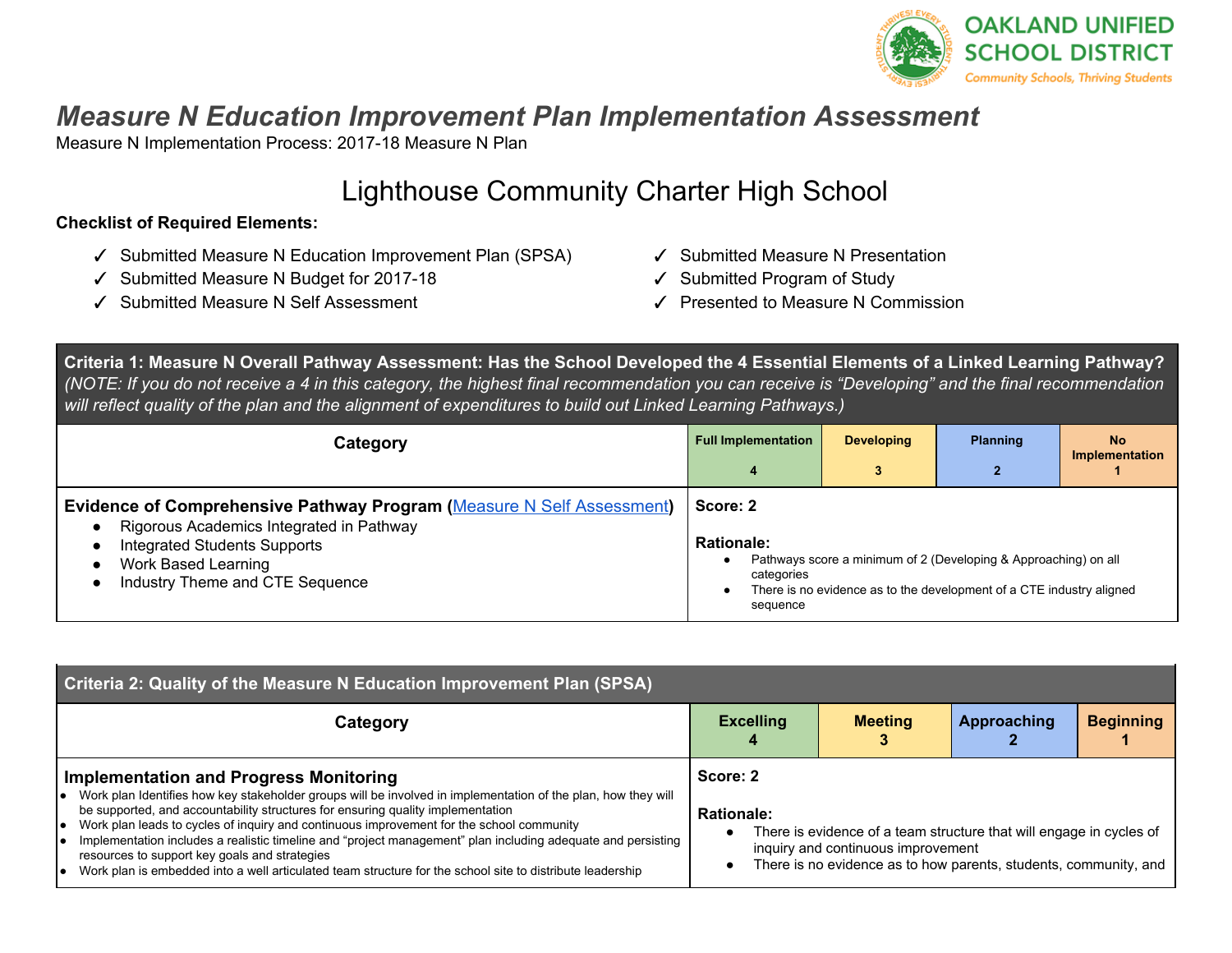

| across the school community<br>The school/pathway has developed a plan and procedures for entering into a cycle of continuous<br>improvement with leadership and pathway teams charged with implementing the plan<br>A clear cycle of continuous improvement is embodied in the focus on Design, Continuous Improvement of<br>Signature Practices, and Instructional Strategies that are the foci for the school site's SPSA                                                                                                                                                                                                                                                                                                                                                      | industry partners engage in the revision                                                                                                                                                                                                                                                                                                                                                                                                                                                                                                                                                                                                                                                                                                                            |
|-----------------------------------------------------------------------------------------------------------------------------------------------------------------------------------------------------------------------------------------------------------------------------------------------------------------------------------------------------------------------------------------------------------------------------------------------------------------------------------------------------------------------------------------------------------------------------------------------------------------------------------------------------------------------------------------------------------------------------------------------------------------------------------|---------------------------------------------------------------------------------------------------------------------------------------------------------------------------------------------------------------------------------------------------------------------------------------------------------------------------------------------------------------------------------------------------------------------------------------------------------------------------------------------------------------------------------------------------------------------------------------------------------------------------------------------------------------------------------------------------------------------------------------------------------------------|
| Coherence (Measured by alignment of plan)<br>Site leadership is redesigning larger school structures, systems, and processes to support quality pathway<br>development<br>Site leadership and staff understand pathway development plans and the role they play in ensuring the<br>implementation of these plans                                                                                                                                                                                                                                                                                                                                                                                                                                                                  | Score: 2<br><b>Rationale:</b><br>There is clear evidence that the components of the pathway are<br>$\bullet$<br>being incorporated within the elective courses and it is unclear<br>how it is integrated in the instructional core<br>There is clear evidence that there is not full staff buy-in or<br>understanding of Measure N and pathway development work<br>There appears to still be unclear as to the sector that aligns to the<br>$\bullet$<br>agency by design framework being implemented<br>There appears to still be a focus on college and not an equal<br>emphasis on career                                                                                                                                                                        |
| <b>Root Causes for Outcomes</b><br>• Review of Measure N outcome data analysis that must address all 6 areas for reflection including cohort<br>graduation rates, dropout rates, A-G rates, students who are not on track to graduation because they have<br>D's and F's, student attrition, climate and culture indicators.<br>• Schools and pathways have disaggregated data based on demographics to identify subgroups (LCAP) that<br>are not achieving key outcome indicators.<br>• Root Cause Analysis is a deep reflection of school site or pathway uncovering key issues that are impacting<br>student achievement in each of the areas outlined.<br>• Data includes Measure N Self-Assessment (rubric) against categories of Linked Learning Pathway Design<br>criteria | Score: 2<br><b>Rationale:</b><br>There is a need for disaggregated data within root cause analysis<br>$\bullet$<br>The root cause analysis of the Graduate Outcomes challenge<br>demonstrates an opportunity for further investigation 9th grade<br>student engagement specifically with the 12% who are held back<br>in 9th grade for another year<br>The root cause analysis of the the Post-Secondary Readiness<br>challenge demonstrates an opportunity for further investigation to<br>uncover key issues impacting student achievement<br>The root cause analysis of the Pathway Development challenge<br>demonstrates a larger challenge of not having full staff buy-in or<br>understanding of pathways or Measure N and the integration of<br>pathway work |
| <b>Clear Theory of Action</b><br>• Design Team has articulated a theory of action that bridges from their root cause analysis logically into their<br>goals and strategies.<br>• For large comprehensive schools, there is alignment between school site plan and pathway plans so that<br>they complement each other.                                                                                                                                                                                                                                                                                                                                                                                                                                                            | Score: 3<br><b>Rationale:</b><br>There is some evidence that the theory of action bridges the root<br>cause analysis, goals, and strategies                                                                                                                                                                                                                                                                                                                                                                                                                                                                                                                                                                                                                         |
| <b>Strategies</b><br>• Strategies meet the goals, are research based, and have proven effective for improving equitable student<br>outcomes<br>• Strategies are embedded in inquiry design so as to produce evidence of their enacting the theory of action<br>and achieving the goals.                                                                                                                                                                                                                                                                                                                                                                                                                                                                                           | Score: 2<br><b>Rationale:</b><br>Some strategies have the potential of meeting the purpose and<br>$\bullet$                                                                                                                                                                                                                                                                                                                                                                                                                                                                                                                                                                                                                                                         |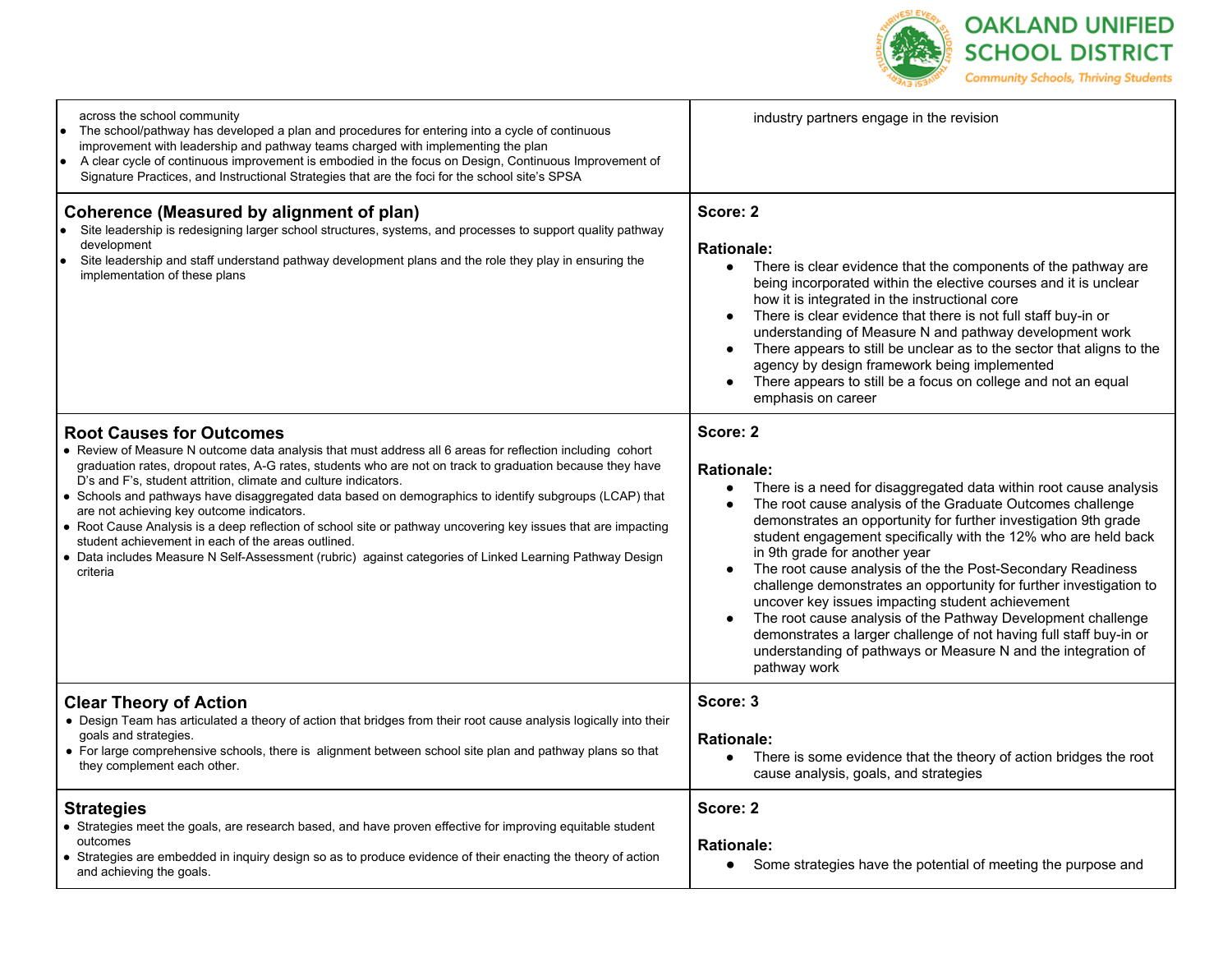

| • The school/pathway have articulated goals that: establish new practices to support student outcomes, current<br>strategies that are effective in meeting Measure N outcomes, the purpose of Measure N, and the instructional<br>focus for professional development in the upcoming year.                                                                                                                                                       | outcomes of Measure N but due to the need to clarify career<br>industry connection and build staff buy-in it appears some<br>foundational work must happen first before these strategies can<br>be operationalized<br>Some strategies have the potential of meeting the purpose and<br>outcomes of Measure N but must explicitly demonstrate the<br>connection to the pathway |
|--------------------------------------------------------------------------------------------------------------------------------------------------------------------------------------------------------------------------------------------------------------------------------------------------------------------------------------------------------------------------------------------------------------------------------------------------|-------------------------------------------------------------------------------------------------------------------------------------------------------------------------------------------------------------------------------------------------------------------------------------------------------------------------------------------------------------------------------|
| <b>Reflection and Continuous Improvement</b><br>• Annually reviews and revises pathway-specific student learning outcomes in light of data on student<br>performance and to ensure continued alignment with current expectations for college and career readiness<br>and industry standards<br>• Uses pathway-specific student learning outcomes to guide the design of the pathway program of study,<br>curriculum, instruction, and assessment | Score: 2<br><b>Rationale:</b><br>There is evidence of reviewing data and analyzing impact of action<br>items<br>There is not clear evidence as pathway-specific student learning                                                                                                                                                                                              |
| • Engages students, parents, and community members in the review and revision process<br>• Reviews all available disaggregated data on student performance and progress on at least a quarterly basis to<br>identify areas of pathway strength and areas needing improvement<br>• Analyzes the impact of action items and develop an Implementation/Progress Monitoring plan to review at<br>least semi-annually                                 | outcomes guiding the design of the pathway program of study                                                                                                                                                                                                                                                                                                                   |

| <b>Criteria 3: Alignment of Funding to Linked Learning Criteria and SPSA</b>                                                                                                                                                                                                                                                                                                                                                                                                                                                                                                                                                                                                                                                                                                                                                                                                                                                                                                                                                                                                                                                                                                                                                                                                                                                                                                                                                     |                                    |                                                                             |                                                                                                                                                                                                                                                                                                                      |                |
|----------------------------------------------------------------------------------------------------------------------------------------------------------------------------------------------------------------------------------------------------------------------------------------------------------------------------------------------------------------------------------------------------------------------------------------------------------------------------------------------------------------------------------------------------------------------------------------------------------------------------------------------------------------------------------------------------------------------------------------------------------------------------------------------------------------------------------------------------------------------------------------------------------------------------------------------------------------------------------------------------------------------------------------------------------------------------------------------------------------------------------------------------------------------------------------------------------------------------------------------------------------------------------------------------------------------------------------------------------------------------------------------------------------------------------|------------------------------------|-----------------------------------------------------------------------------|----------------------------------------------------------------------------------------------------------------------------------------------------------------------------------------------------------------------------------------------------------------------------------------------------------------------|----------------|
| Category                                                                                                                                                                                                                                                                                                                                                                                                                                                                                                                                                                                                                                                                                                                                                                                                                                                                                                                                                                                                                                                                                                                                                                                                                                                                                                                                                                                                                         | <b>Complaint</b><br>& Aligned<br>4 | <b>Compliant</b><br><b>Partially</b><br><b>Aligned</b>                      | <b>Non-Compliant</b><br><b>Supplanting</b><br><b>Not Allowable</b>                                                                                                                                                                                                                                                   | <b>Missing</b> |
| <b>Budget</b><br>Expenditures must be clearly in support of and come from the logical thruline that is evident in the<br>Education Improvement Plan (SPSA)<br>Expenditures should support and align to specific parts of your SPSA to support students and pathway<br>development. All students receive benefit from Measure N Funding with the resources following the<br>students directly students identified in the root cause analysis.<br>Expenditures should support the Theory of Action, should address the Root Cause Analysis, and<br>$\bullet$<br>should ensure the implementation of the Strategies in order to meet the Goals of your SPSA and the<br>purpose of Measure N<br>Budget provides clear resources that are embodied in the school/pathways master schedule in clearly<br>$\bullet$<br>articulated ways.<br>Implementation includes a realistic timeline and "project management" plan including adequate and<br>persisting resources to support it<br>Expenditures must be used to supplement (increase the level of services) and not supplant (replace)<br>$\bullet$<br>funds from any sources<br>Expenditures are in addition to, and not in place of, services that would otherwise be provided to<br>participating students with state and local funds if Measure N funds were not available<br>Expenditures are not being used to cover the expenses of programmatic elements, staff salary, and | Score: 2<br><b>Rationale:</b>      | alignment to the purpose of Measure N<br>Measure N funds were not available | Some expenditures demonstrate alignment to purpose of<br>Measure N and are in clear support of pathway development<br>Some expenditures require further justification to demonstrate<br>Some expenditures cover expenses of programmatic elements,<br>staff salary, and costs that should be funded by the school if |                |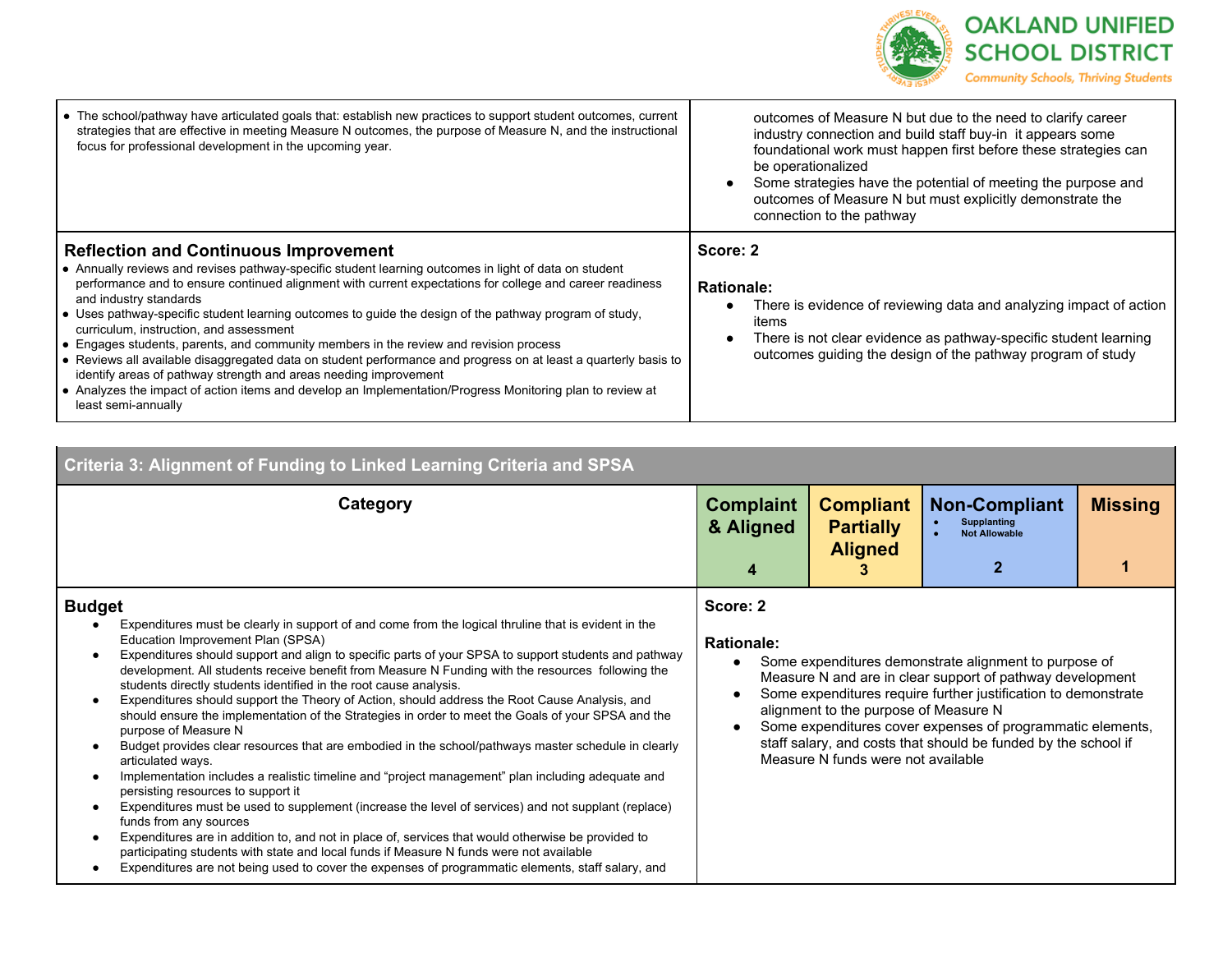

| <b>Final Recommendation</b>                                                                                                                                                                                                                                                                                                                                                                                                                                     | <b>Funding</b>                                                                                                                                                                                                         |
|-----------------------------------------------------------------------------------------------------------------------------------------------------------------------------------------------------------------------------------------------------------------------------------------------------------------------------------------------------------------------------------------------------------------------------------------------------------------|------------------------------------------------------------------------------------------------------------------------------------------------------------------------------------------------------------------------|
| Probationary<br>Measure N Education Improvement Plan (SPSA) demonstrates school site needs to develop key conditions<br>required for quality pathway development and/or needs to develop the key pillars of Linked Learning.                                                                                                                                                                                                                                    | Full Funding* (\$850 per student)<br>*Sites will receive Full Funding during the<br>1 Year of Probationary status.                                                                                                     |
| Sites will be expected to allocate funding to one of the Support Providers listed below in order to receive direct<br>support and guidance in the pathway development process.<br><b>Required Support Providers:</b><br>Hire a .5 FTE Pathway Coach to support Pathway Development<br>Pathway Coach is required to participate in OUSD Pathway Coaches' Community of Practice<br>$\circ$<br>Hire a consultant that supports Linked Learning Pathway Development | Sites will be expected to have addressed<br>the areas of growth by the end of the 1<br>Year of Probationary status and must<br>demonstrate this during the annual May<br>presentations to the Measure N<br>Commission. |
| ConnectEd<br>$\circ$<br><b>Linked Learning Alliance</b><br>$\circ$<br>CCASN<br>$\circ$<br>Career Ladders<br>$\circ$<br><b>Pivot Learning Partners</b><br>$\circ$                                                                                                                                                                                                                                                                                                | Sites that do not follow the process<br>outlined above will be re-evaluated in May<br>2018 and will receive Planning Grant<br>Funding.                                                                                 |
| Sites will be expected to present to the Measure N Commission in the fall on their action plan, updated<br>Measure N Education Improvement Plan (SPSA), and progress.<br>Site will be prioritized by the Measure N Commission for a follow up site visit during the year.<br>2.                                                                                                                                                                                 |                                                                                                                                                                                                                        |

#### **Strengths:**

- School site is aware of the need to clarify career sector connection to pathway
- Evidence of project-based learning that could really enhance pathway if explicitly connected

## **Key Questions:**

- What is your plan to bring clarity to your pathway plan as to career industry sector and ensure staff buy-in?
- How do you imagine leveraging the 9th grade bridge program to prepare 9th graders to enter pathway?